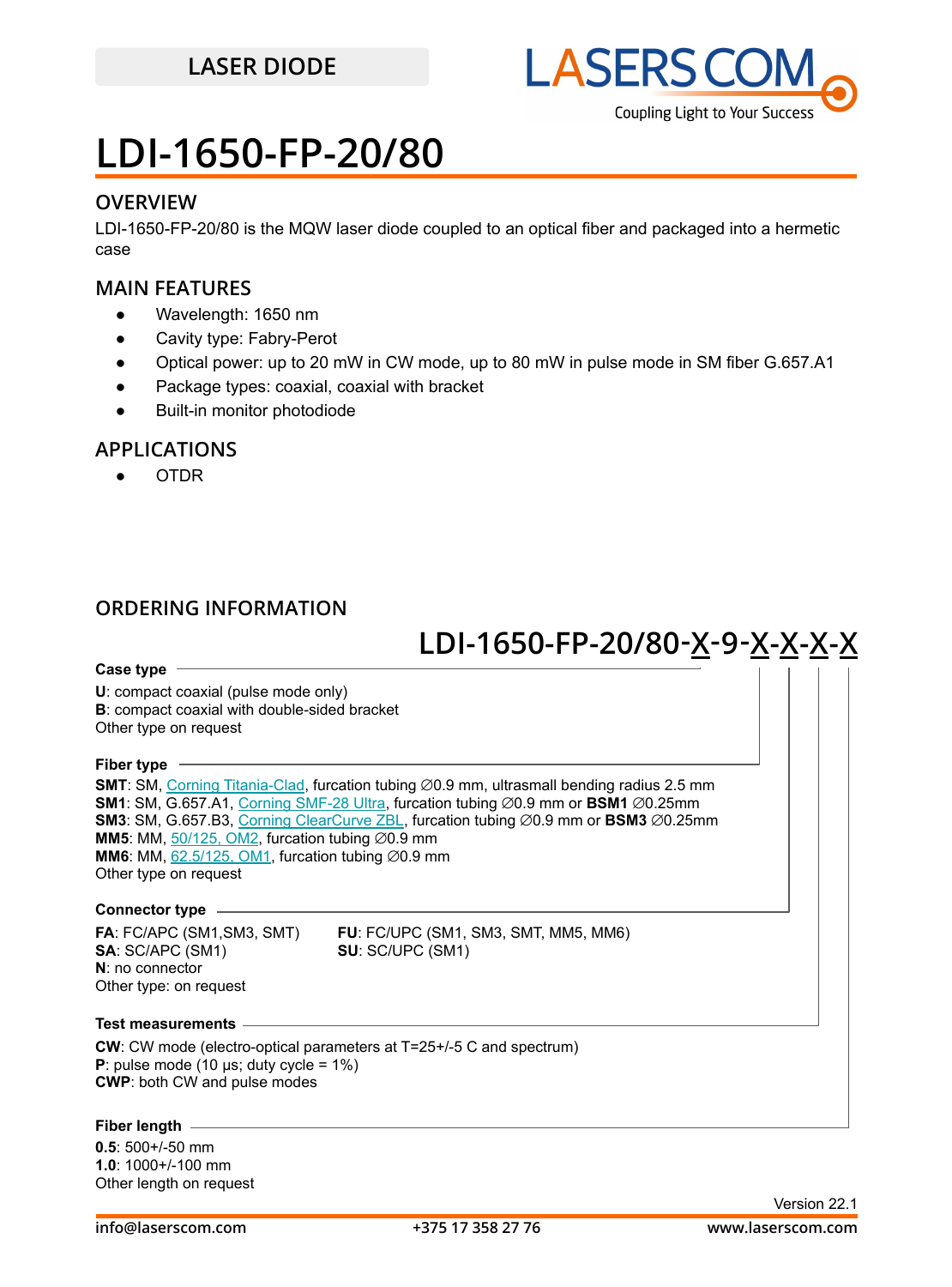

# **LDI-1650-FP-20/80**

### **ABSOLUTE MAXIMUM RATINGS**

| <b>Parameter</b>            |              | <b>Value</b>   | Unit        | <b>Conditions</b> |
|-----------------------------|--------------|----------------|-------------|-------------------|
| Laser diode forward current | 'FL          | 170            | mA          | <b>CW</b>         |
|                             |              | 650            | mA          | Pulse, $T = 25 C$ |
|                             |              | 1000           | mA          | Pulse, $T = 60 C$ |
| Laser diode reverse voltage | $V_{RL}$     | $\overline{2}$ | v           |                   |
| Photodiode reverse voltage  | $V_{\rm RP}$ | 10             | V           |                   |
| Operating temperature       | $T_{_{OP}}$  | -40 - +60      | °C          | Package U, B      |
| Storage temperature         | т.<br>' sta  | -40 - +85      | $^{\circ}C$ |                   |
| Soldering temperature       | sold         | 260            | °C          | Max. 10 seconds   |

### **ELECTRICAL-OPTICAL CHARACTERISTICS (T = 25 °C)**

| <b>Parameter</b>               |                           | <b>MIN</b> | <b>TYP</b> | <b>MAX</b> | Unit | <b>Conditions</b>                                                   |
|--------------------------------|---------------------------|------------|------------|------------|------|---------------------------------------------------------------------|
| Wavelength                     | λ                         | 1620       | 1640       | 1660       | nm   | $CW$ , $P = 20$ mW                                                  |
| Spectral width                 | $\varDelta\lambda$        |            | 5          | 10         | nm   | CW, $P = 20$ mW, $-3$ dB, OSA                                       |
| Wavelength                     | λ                         | 1630       | 1650       | 1670       | nm   | Pulse, $lop = 550$ mA                                               |
| Spectral width                 | $\varDelta\lambda$        |            | 10         | 15         | nm   | Pulse, $lop = 550$ mA                                               |
| Threshold current              | $I_{th}$                  |            | 35         | 50         | mA   | <b>CW</b>                                                           |
| Operating current              | op <sup>'</sup>           |            | 145        | 160        | mA   | $CW$ , $P = 20$ mW, SM1                                             |
| Slope efficiency               | $S_e$                     | 0.15       | 0.20       |            | W/A  | CW. SM1                                                             |
| Operating voltage              | $V_{op}$                  |            | 1.1        | 1.5        | V    | <b>CW</b>                                                           |
| Pulse optical power            | $P_p$                     | 70         | 80         |            | mW   | Pulse, $lop = 550$ mA $@T = 25 C$ ,<br>$lop = 900 \text{ mA} @ 60C$ |
| Monitoring output current (PD) | $\mathsf{I}_{\mathsf{m}}$ | 0.05       | 0.10       | 0.30       | mA   | CW, P = 20 mW, $V_{rel}$ = 5V                                       |

Pulse mode: pulse duration 10 μs; duty cycle = 1%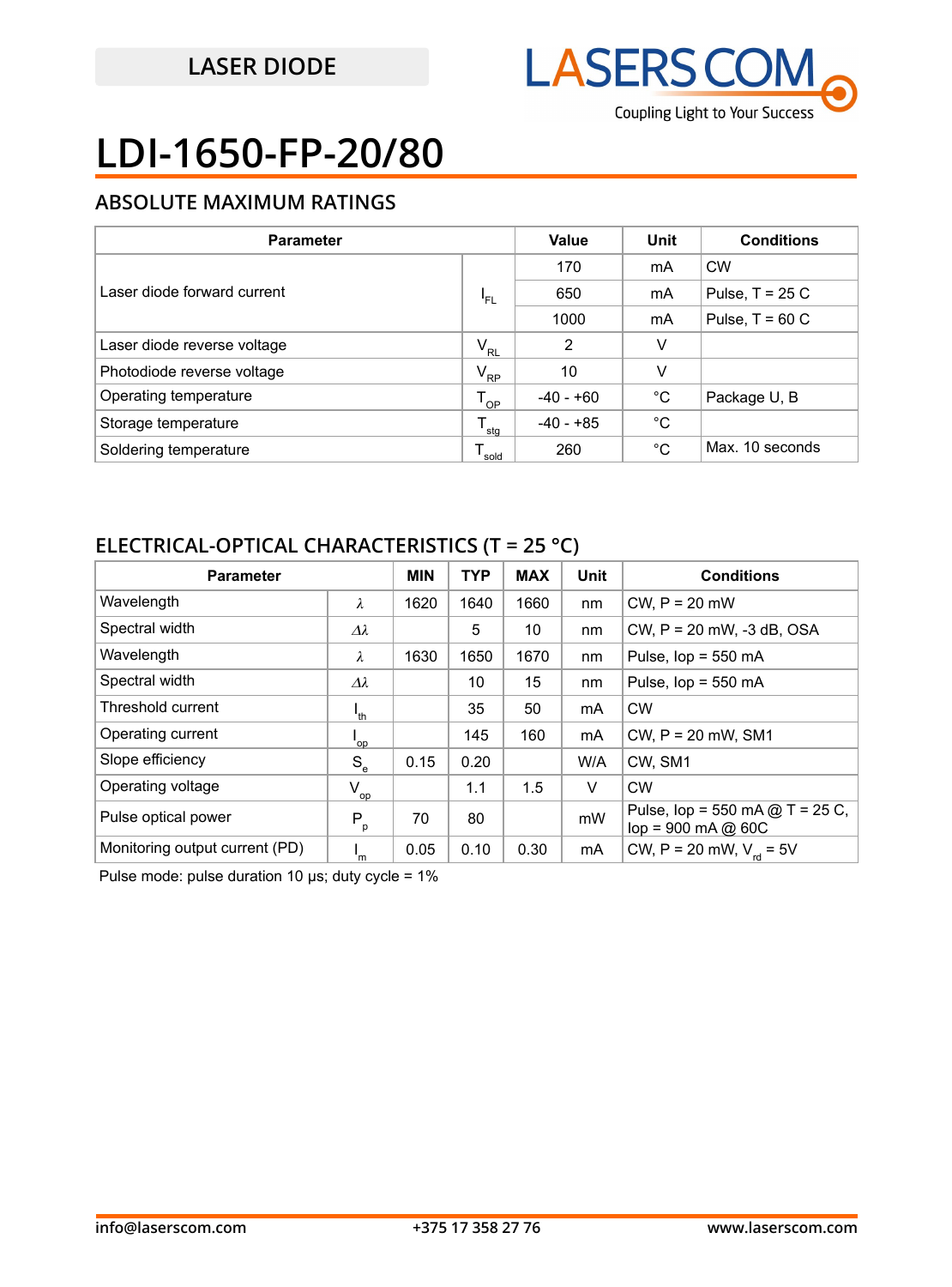## **LASER DIODE**



## **LDI-1650-FP-20/80**



-80.0

.00

 $\frac{-88}{16}$  $.000$ 

/ ZERO ING

**PER LY MA NOT FOR PP** 

**I yac** 

BE ALL ART A

**SUT** 

SM<sub>2</sub> PT Isg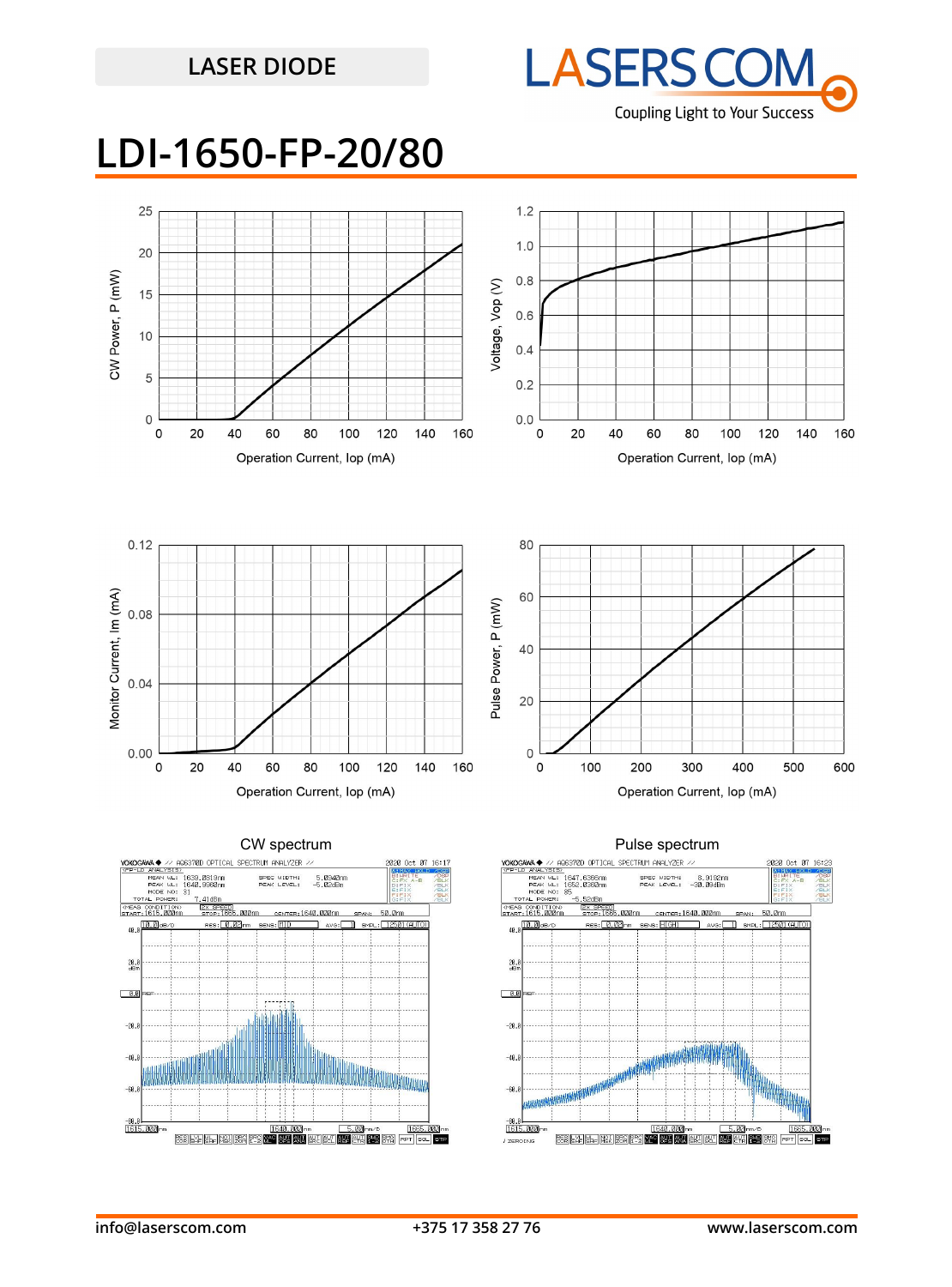